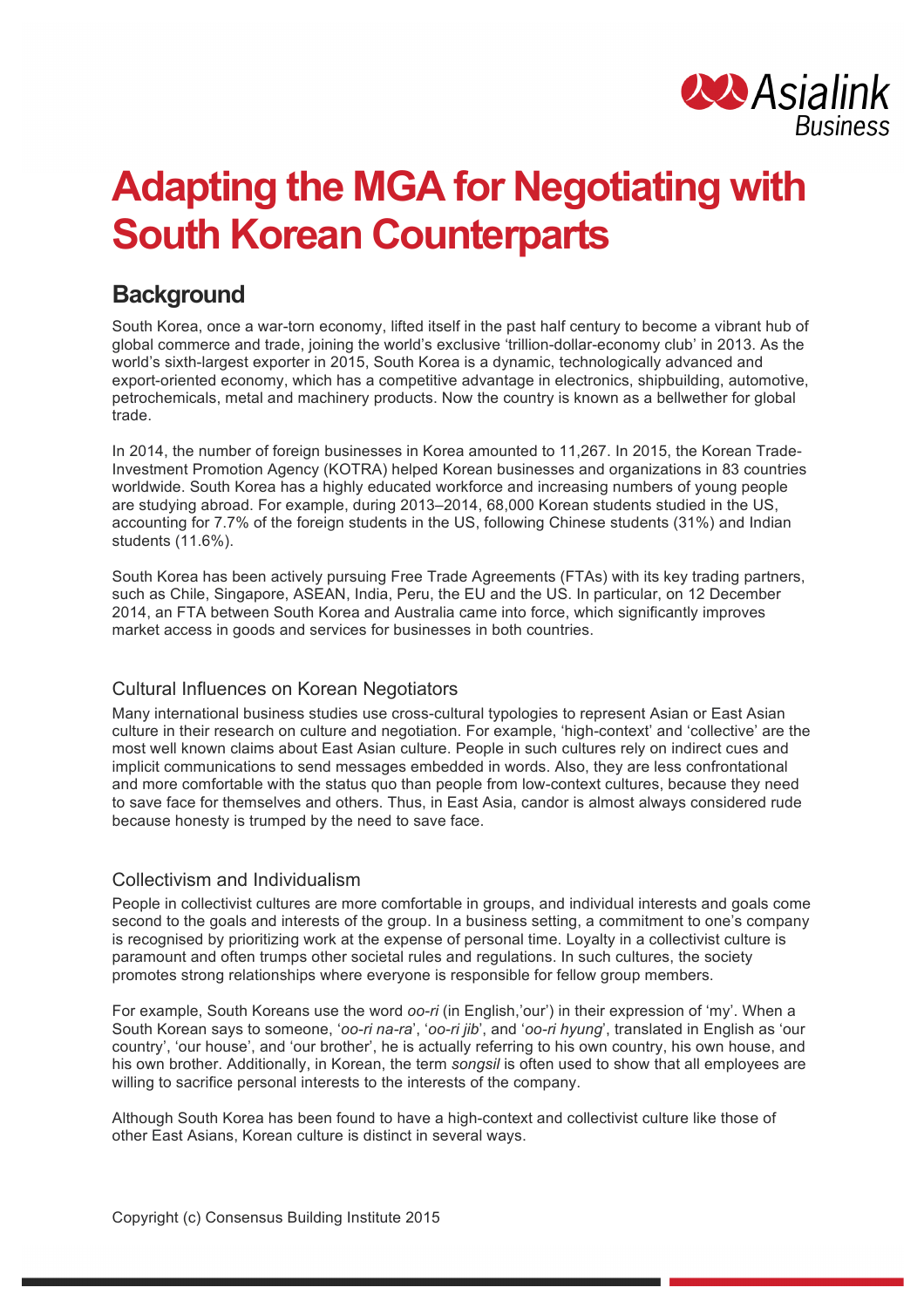

In one study comparing Japanese and Korean negotiators, Korean managers showed a strong sense of individualism and were three times as likely as Japanese counterparts to say 'no'. They were also more likely to interrupt and issue commands during the negotiation. The coexistence of Eastern collectivism and Western individualism in Korea may be explained by the fact that South Korea has undergone rapid and vast economic, social and political changes.

#### Emotion and Reason

Another distinctive feature of Korean business relationships is emotion-based interpersonal engagement. This value of respect for another's emotional state seems to allow Koreans to display more individualistic tendencies than citizens of other collectivist cultures. At times, especially in the heat of a discussion or negotiation, they may be very emotional and outspoken. Thus, while East Asians are less egocentric than Westerners, South Korean business negotiators are more likely to endorse self-expression, and to take opportunities to promote one's *kibun* (an emotional state). Conversely, they may be less likely to employ distributive tactics, which could possibly hurt the counterpart's feelings, than Chinese and Japanese negotiators.

Koreans are also more illogical and unpredictable than their Japanese and Chinese counterparts. They were more often perceived as relying on intuitive knowledge or 'gut feeling' than logical analysis. Therefore, in order to communicate effectively with the Koreans, it is critical to use *nunchi* or 'face reading'. *Nunchi* refers to an ability to silently understand what the other party is thinking by reading nonverbal cues.

Koreans seldom hide their feelings in public and therefore are more direct in addressing issues that Japanese or Chinese negotiators might consider too sensitive. They can be very aggressive and unyielding if you do not appreciate their bargaining position. On the other hand, if you are willing to show a certain amount of sympathy and consideration to their request, even if it may not be acceptable, they often become very flexible.

In Korean business culture, virtually anything can be resolved through friendly debate, which leads some Western executives to believe that their Korean counterparts are irrational. Western executives often do not understand how Korean managers could be adamant about trivial matters while being remarkably flexible on major ones. So paying attention to emotional mood and emotional needs can be useful in negotiations with Korean partners.

#### Delay, Deception and 'No Bad News'

However, not all the evidence supports the idea of highly flexible or sincere negotiation styles in Korea. In another study, US managers described Korean managers as tenacious negotiators who barely yield at the negotiating table. The same study cited Korean managers as being perceived as more flexible and adaptable to new circumstances, but because Korean negotiators were perceived to change their positions more frequently than either Japanese or Chinese negotiators, their American counterparts sometimes also viewed them as more insincere. In a survey of 182 Korean managers, some reported that they were willing to use 'aggressive tactics' in manipulating opponent's networks. Korean negotiators are willing to use tactics that Westerners might consider unethical (inducing discomfort, use of competitive bargaining, bluffing or avoidance) if they believe such tactics can be effective.

More traditional Korean negotiators may use stalling as a tactic to gain more concessions from Western negotiators who are more time-conscious. The use of stalling may stem from a perception that Westerners are generally more eager than Koreans to reach closure within a relatively short period of time. By stalling, the Korean partner may hope to use mounting time pressure to gain larger concessions.

Koreans can be reluctant to relay bad news. In Korean negotiations, bad news will often not be delivered until the late afternoon, when it is too late to do anything. This suggests that Australian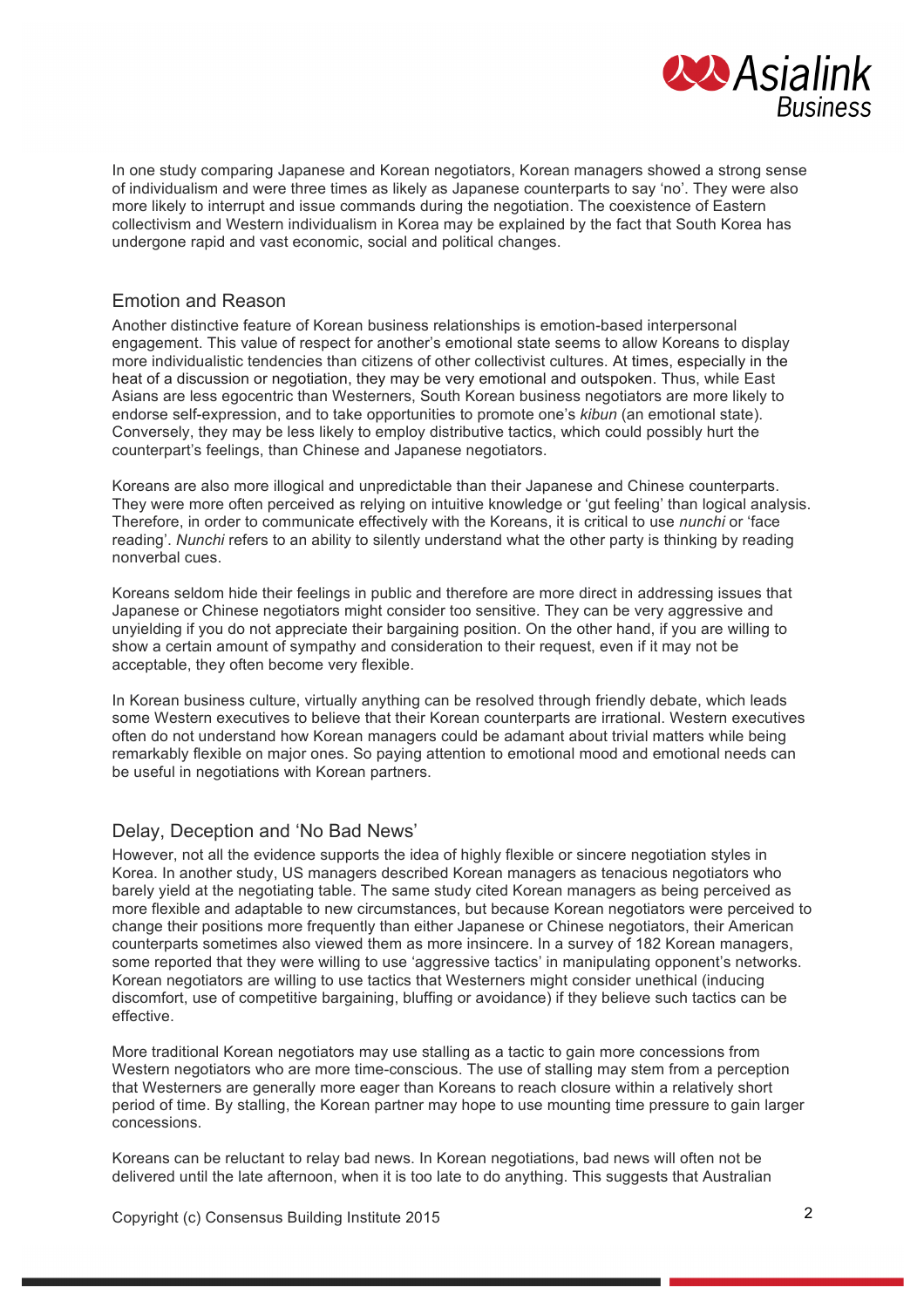

negotiators should listen for hints from their Korean partner about business difficulties and anticipate that problems may be communicated at the last minute so that the conversation is not focused on them.

All things considered, negotiations with Korean partners may be slow and protracted. Relationship building, information gathering, bargaining and decision making all take considerable time. However, evidence suggests that Korean teams may be faster at reaching decisions than their Japanese and Chinese counterparts. There are several possible explanations. First, Korean negotiating teams are typically smaller than Japanese and Chinese teams. Second, decision making in Korean companies is typically highly centralised in the hands of top management, who can ratify an agreement quickly. Third, with the pace of change in recent years, Korean managers have become increasingly socialised to make rapid decisions in order to compete in a global economy.

#### Personal Relationships versus Impersonal Agreements

*Kwankye*, which refers to connections and personal relationships (similar to *guanxi* in China), plays a particularly important role in Korea. The outcome of a negotiation with Koreans can be affected more deeply by personal considerations than by business considerations, which can lead to practices that Westerners might consider questionable. Because of the importance of social connections, it is common to see a great deal of socializing in the earlier stages of a negotiation. While bribing managers is illegal in Korea, the practice of gift giving is still prevalent, although since the recent financial crisis, the gifts tend to be less lavish. Although the line between ethical and unethical behavior in gift giving is fuzzy, it is perceived to exist.

Korean managers sign contracts with foreign business partners to formally initiate a relationship; a contract is essentially a symbol of this newly initiated relationship. After signing a contract, everything may be subject to change and renegotiation. Koreans do not regard the provisions of a contract as sacrosanct or binding; rather, contracts are organic documents that can change as conditions or interests change or evolve. Australian companies complain that a written contract does not seem to mean much in the Korean context because renegotiations of provisions are pursued so often; but it would be more accurate to view the contract as a general agreement whose provisions are less important than the relational commitment it signifies.

In the next section, we suggest practical issues drawn from literature review and interviews that bear on the four stages of the MGA and raise issues relevant to adapting this approach when negotiating with Korean business partners.

## **Preparation**

#### Define One's Team

Korean negotiating teams might be smaller than their Japanese or Chinese counterparts, but they do adhere to a hierarchical structure. Koreans are extremely sensitive about titles and status, and Australians dealing with senior Korean officials should make sure that their own teams include senior managers of comparable status. Senior Korean officials will not be comfortable dealing with a junior member of an Australian negotiating team, even one with great expertise.

#### Make Social Conversation

While South Korean negotiators are more straightforward than the Japanese, South Korea nonetheless has a high-context culture. Korean negotiators believe that their relationship with counterparts directly affects substantive negotiations. By acquiring detailed information about the histories and preferences of members of the opposing team, the negotiating team not only hopes to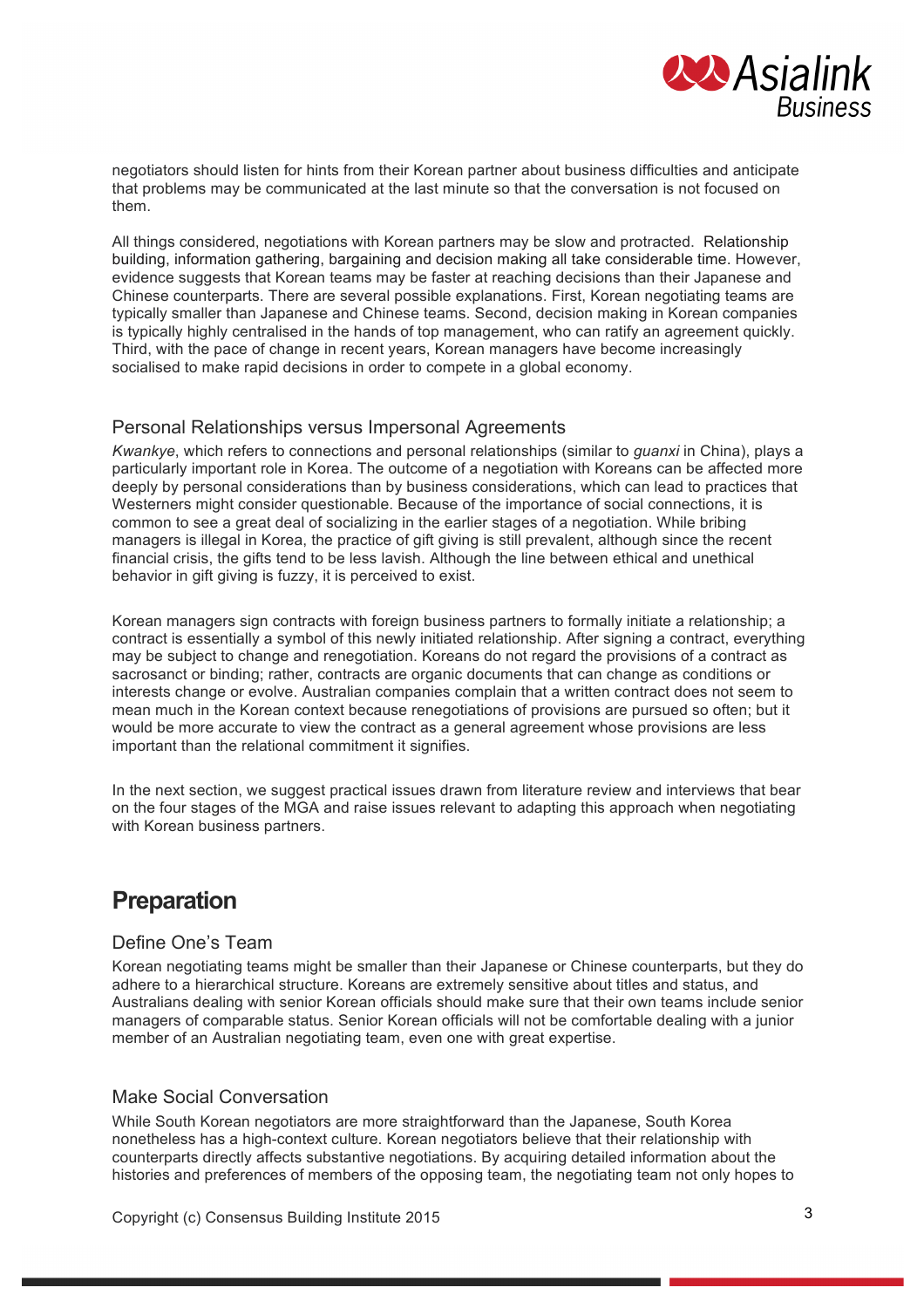

understand something about BATNAs and interests, but also hopes to better establish relations at the outset of the negotiation. For example, having discovered the religious affiliation of a negotiating partner, a Korean negotiator may open a conversation on religious matters to find common ground and enhance the relationship. Australian companies seeking to be well prepared for negotiations should consider working with a local consultant who knows the business culture, has some direct experience with the Korean counterpart and can advise on appropriate team membership and roles.

Korean managers value *kwankye* (connections and personal relationships). It is important to understand that introductions to possible business contacts may be based less on professional expertise than on social obligations. Therefore, efforts should be made, sometimes through third parties, to determine the reasons for an introduction. The opening of negotiations is also important and is designed to let parties get to know one another and build a relationship before the negotiation begins.

#### Build Positive Working Relationships

Modesty early in a relationship is also important. During the relationship-building phase, a reserved and modest approach is likely to appeal to Korean sensibilities and to pave the way for more effective negotiations. Boasting about one's company or achievements is not recommended. Focusing instead on the other person is more likely to ease tensions. The tradition of giving small gifts is still a method used to build relationships in South Korea. A gift should reflect the recipient's tastes; tastes are observed during the initial relationship-building rituals.

Negotiations in South Korea tend to take longer than negotiations held in Australia. Regular face-toface negotiations and frequent social meetings with Korean partners can lead a Western partner to view his/her Korean business partner as something like a close friend. When this relationship has been established, exchanging information and proposing options for mutual gain becomes easier.

## **Creating Value**

#### Encourage Candor

Notwithstanding Korea's high-context culture, several executives we interviewed asserted that South Korean negotiators tend to be more straightforward and forthright than their Japanese or Chinese counterparts. Australian negotiators can encourage such directness or frankness and use it to explore interests and expedite the negotiation process. Acknowledging and voicing appreciation for a South Korean negotiator's candor from the outset may prevent him or her from hiding bad news or problematic issues later.

#### Manage Aggressive Tactics

South Korea has a high risk-avoidance culture in which individuals may use traditional competitive bargaining behaviors (exaggerating opening demands, asserting false bottom lines, stalling etc.). As noted earlier, experimental data suggest that although Korean managers endorse stringent ethical practices, they will use aggressive tactics during a negotiation if they believe such behaviors will be effective. Negotiations with South Korean partners may be more difficult than negotiations with other East Asian counterparts. More than most other Asians, South Koreans are able to take significant risks once they have carefully assessed a proposal or situation.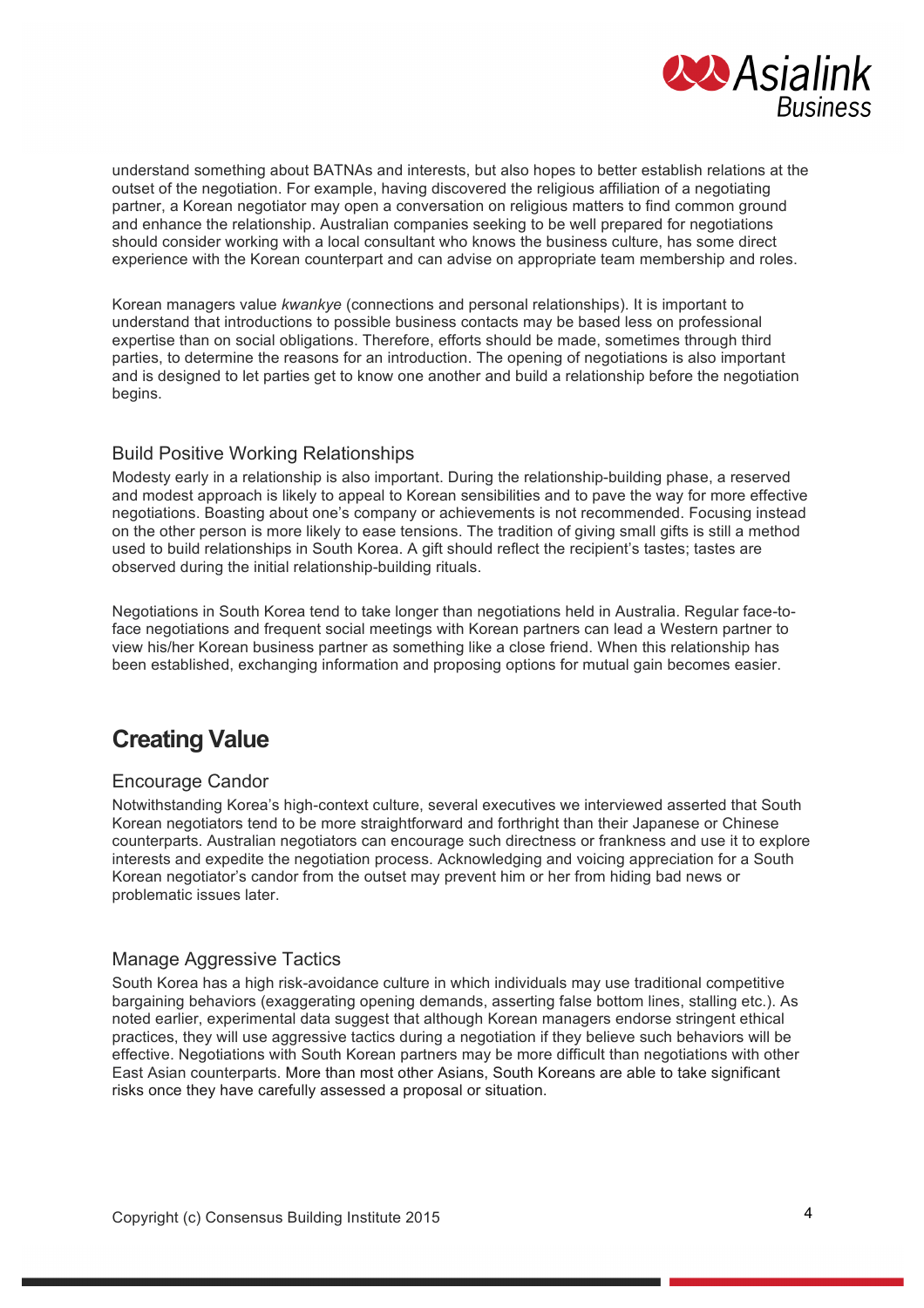

#### Watch Proposals Evolve

It can be particularly difficult for low-context negotiators to detect a high-context negotiator's meaningful indirect behaviors. In a high-context culture, information about interests is contained not only in the words of a particular offer, but also in the way that the proposed options change over time. The high-context negotiator is more likely to infer interests and priorities from the history of prior offers, rather than from the words that accompany the offer at hand.

Options that change over time may reflect greater flexibility, whereas options that do not may reflect stronger underlying interests. Be mindful as well that brainstorming might be confusing to Korean counterparts unless such a process has been explicitly discussed and understood as helpful.

#### Take a Long-Term Perspective and Concentrate on Building a Strong Business Relationship

Koreans expect to establish strong bonds prior to closing any deals. Consequently, proceed with serious business discussions only after your counterparts have become comfortable with you. This may require significant time. Business relationships in Korea exist between individuals or groups of people, not between companies.

#### Use Social Events

Business meals and entertainment, particularly dinners, karaoke singing 'contests', and evening events that may include heavy alcohol consumption are very important, as they help advance the vital process of building strong relationships. Your Korean counterparts may use them as opportunities to convey important messages or resolve disputes. The primary purpose of the first meetings is to get to know each other, start building relationships and gather information about the other side's areas of interest, goals and weak points for the upcoming negotiation.

#### Utilise Koreans' Polychronic Work Style

Koreans generally employ a polychronic work style. They are used to pursuing multiple actions and goals in parallel. When negotiating, they often take a holistic approach and may jump back and forth between topics rather than addressing them in sequential order. In multi-item negotiations, people may bargain and haggle over several aspects in parallel. It is not unusual for them to reopen a discussion over items that had already been agreed upon. In addition, they may take phone calls or interrupt meetings at critical points in a negotiation. In multi-issue negotiations, polychronic style may provide an opportunity to create integrative packages rather than to make deals in sequential order.

## **Distributing Value**

#### Issue Resolution

Korean negotiators tend to value the general more than the specific. Insisting that a particular issue be resolved before negotiations proceed is likely to be unproductive. It may also give a misleading impression of narrow-mindedness to Korean negotiators. Discussing possible options and then 'bundling' them into packages toward the end of the negotiation process is likely to create more value, by allowing for 'trade-offs' across issues that are valued differently by the parties. It can also help to avoid the appearance of bad faith or stubbornness in the bargaining process.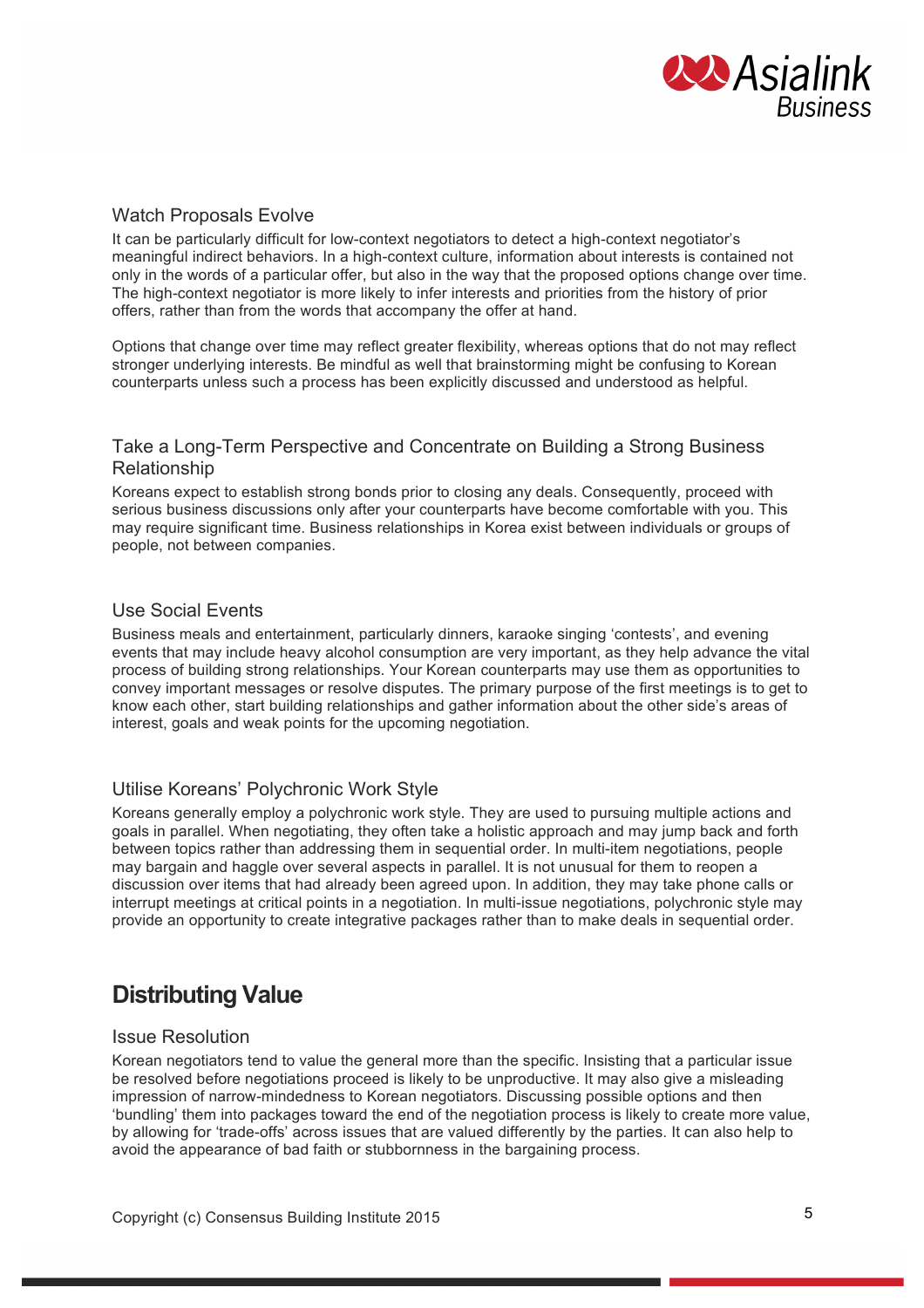

#### Reading the Room

As noted above, Koreans may at times seem irrational, becoming adamant over trivial matters while glossing over major ones. One explanation may be that Koreans are emotionally expressive people, influenced by *kibun*, the mood, at the time of negotiation. It makes sense to use *nunchi* (face reading) to assess *kibun*. If there appears to be poor *kibun*, it may be a good time to break for the day or to delay conversation about a difficult issue. It may also make sense to reestablish a relational focus, making sure that counterparts feel comfortable, well-fed, personally valued, and socially connected. Suspending criticism or evaluative comments can help preserve or reestablish *kibun*. South Koreans score toward the *nurturing* end of Hofstede's (2005) masculinity/assertiveness scale (39) rather than at the *assertive* end where the Australians tend to fall (61). Showing a certain amount of sympathy and consideration to Korean partners' claims, even if the claims are not acceptable, can lead to greater flexibility in the ensuing discussion.

#### Formal Authority and Communication through the Hierarchy

Decision making in Korean companies is typically highly centralised in the hands of top management. Members of a Korean negotiating team often have to defer the authority to make major decisions to members of senior management. Moreover, communication between levels may be limited and even discouraged in some companies. Importantly, the interests of the senior leaders may differ in some ways from the interests of the negotiators representing them.

Therefore, it is important to allocate time to explore the interests of decision makers in Korean companies and to recognise that convincing the members of a negotiating team does not ensure that the actual decision makers will agree on a proposal for distributing value. Holding informal 'relationship-building' meetings between leaders and equivalent counterparts can help break impasses and uncover interests that may not have been addressed at official negotiations. In addition, it makes sense to allocate more time than usual for decisions to be ratified. The process of finalizing agreements can take significantly longer than the negotiations at the table. Australian negotiators should be aware of this dynamic and factor in additional time.

#### Help Them Save Face

If you have to bring up an unpleasant topic with a Korean counterpart, never do so in public and always convey your message in ways that maintain the other's self-respect. Keep your cool and never show openly that you are upset. Causing embarrassment or loss of composure, even unintentionally, can seriously harm business negotiations. Should a dispute arise at any stage of a negotiation, you might be able to reach resolution through emphasizing personal relationships and reestablishing trust. It may be effective to have side discussions on a one-on-one basis with the most influential person on the Korean team.

#### Beware of Stalling Tactics

If Korean negotiators learn that you are working against a deadline, they may exploit this knowledge to increase the pressure on you to make concessions. Near the end of a negotiation, they may suddenly request last-minute concessions and 'compromises'. In extreme cases, they may try to renegotiate the whole deal on the final day of your visit. It is important never to take such techniques personally and to avoid open conflict.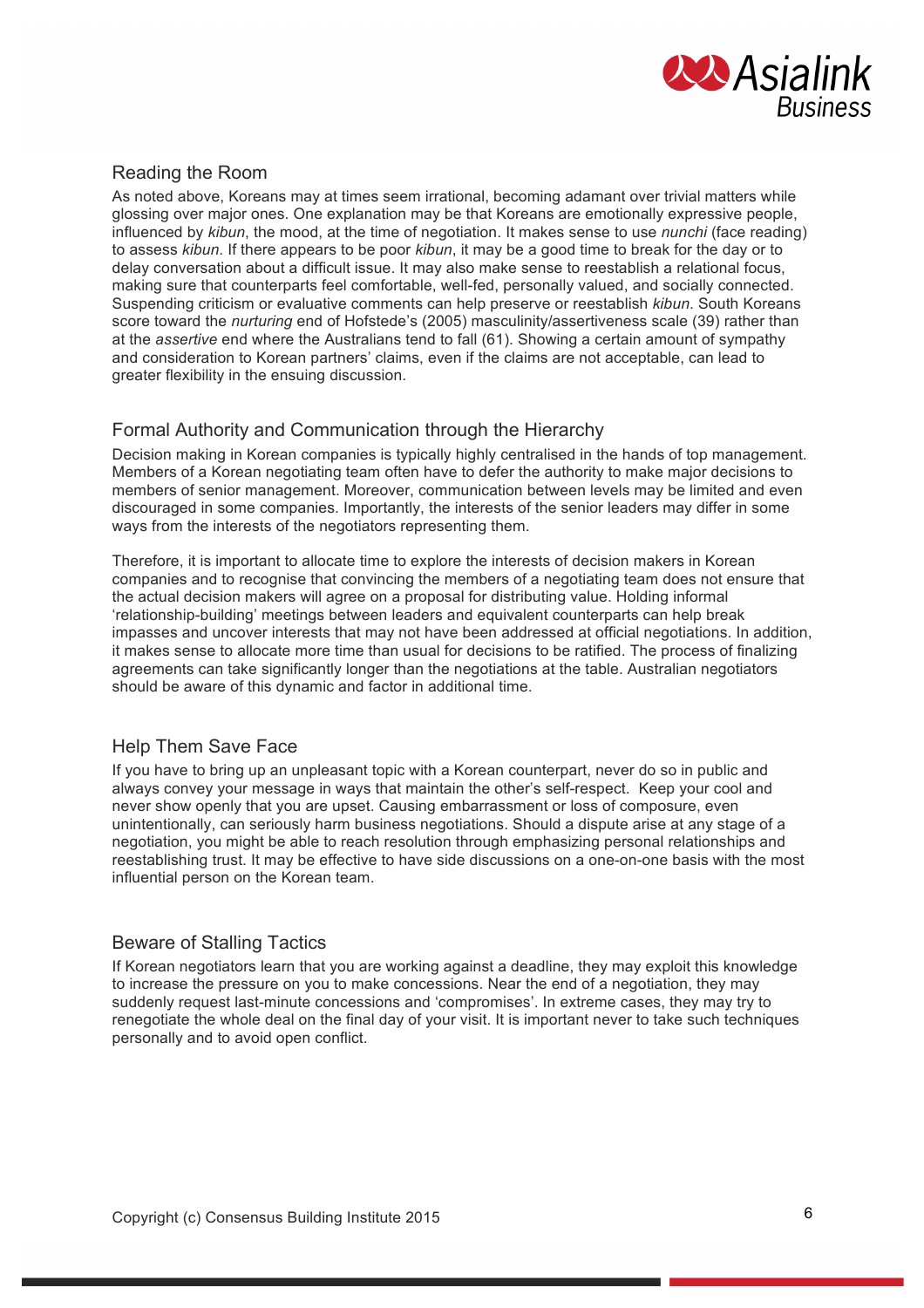

## **Follow Through**

#### **Contracts**

As previously noted, in Korea, a written contract is generally not considered a binding legal document; it more importantly signifies the official start of the relationship-building process. When conditions change, Koreans will expect to revisit specific conditions. Creating contingent agreements ('if . . . then

. . . ' provisions) can help to avoid some renegotiation, but if the relationship is critical, one must expect to spend time reworking the contract. It is important to realise that Koreans have a very different view of written agreements and contracts from the one most Westerners have. In the traditional Korean view, agreements are just snapshots in time and contracts are similar in role to historic documents: they reflect no more than the agreement that existed at the time they were written up and signed. Written contracts tend to be lengthy and often spell out detailed terms and conditions for the core agreements as well as for many eventualities. Nevertheless, writing up and signing the contract is a formality. Koreans believe that the primary strength of an agreement lies in the partners' commitment rather than in its written documentation.

#### Third Parties

Third parties can play an important informal role in helping resolve business disputes. It is wise to identify potential third parties who have connections to, and influence with, the decision makers of a Korean company. Third parties have such connections through school, friends or families. When seeking to involve a third party, remember that his or her involvement should not have a negative impact on his or her own professional network.

## **Conclusion**

It is important for Western negotiators to cultivate relations with South Korean counterparts and to expect that negotiations will be less time efficient and agenda driven than in Western countries. Negotiators should expect to spend time monitoring agreements carefully and encouraging and rewarding candor. Contracts should be treated as living documents that embody a relational commitment rather than an immutable set of provisions.

It is important also to remember that Korea is changing. Since 2002, the Korean government has advertised South Korea to the world as 'Dynamic Korea' because almost everything is changing quickly in Korean society. Old and new coexist during this current transitional period. For example, Korean companies are introducing performance-based pay systems rather than the *hobong* system (which compensates age and seniority using different standards for men and women). Companies' traditional paternalistic approach is also under pressure, and the loyalty structure of many Korean companies is changing. The practice of providing entertainment during business negotiations is disappearing.

For the most part, Koreans seem comfortable with this change. They are realizing some of the benefits of a more individualised and less collectivistic society, especially when they can spend time with their family or friends after business hours instead of socializing among colleagues. Australian negotiators should be mindful not only of traditions but also of transitions. As Korean companies globalise, Korean negotiators may be more tolerant of differences in negotiation styles than in the past. More leaders in Korea have MBAs from Western universities and are already Westernised. Again, it is important to seek information on one's counterparts prior to a negotiation. As noted in our introduction, relying on cultural stereotypes is more perilous today than ever before.